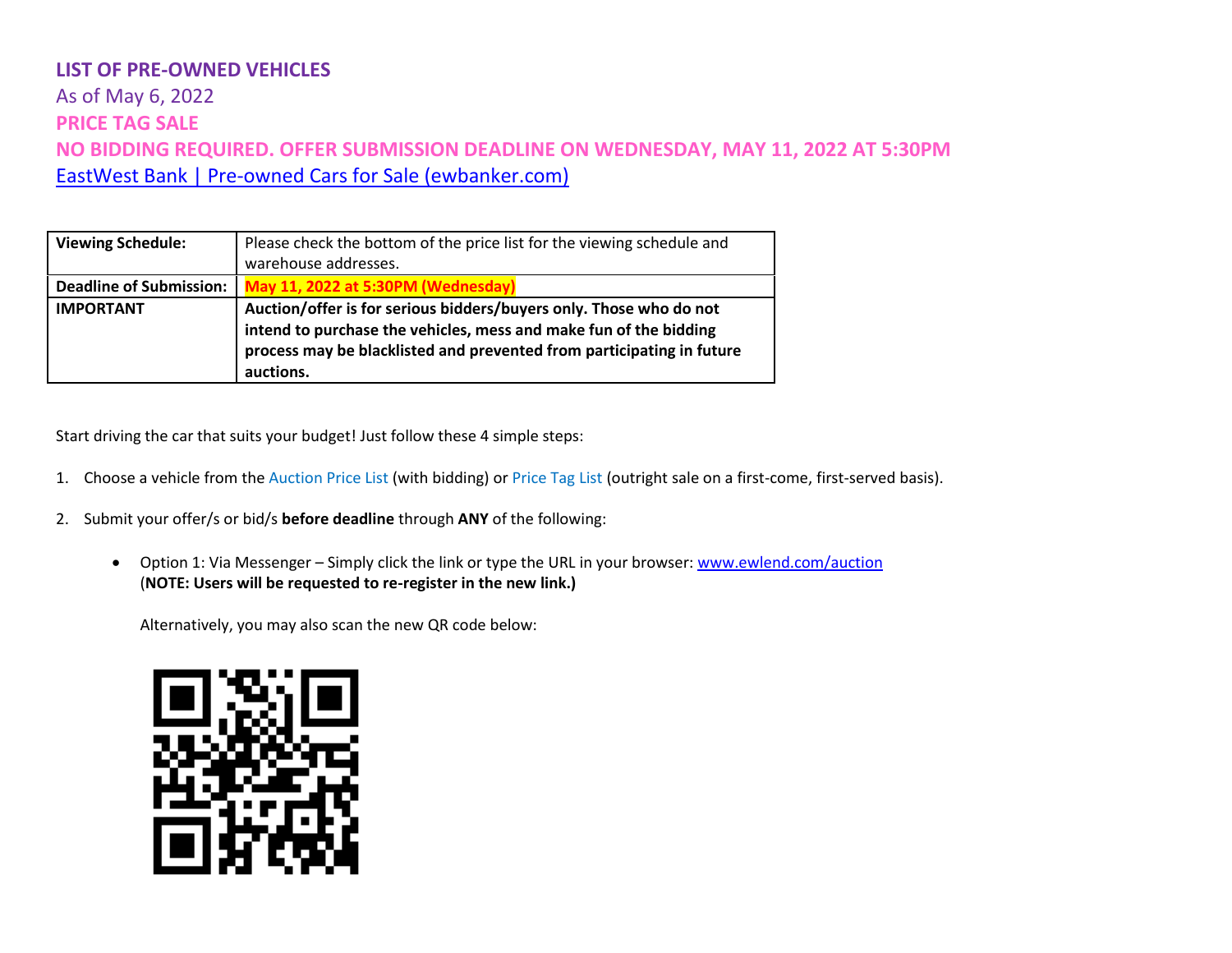As of May 6, 2022 **PRICE TAG SALE NO BIDDING REQUIRED. OFFER SUBMISSION DEADLINE ON WEDNESDAY, MAY 11, 2022 AT 5:30PM** [EastWest Bank | Pre-owned Cars for Sale \(ewbanker.com\)](https://www.ewbanker.com/Loans/PreOwned/Cars)

• Option 2: Via Email – Use format below as body of your email and send the required information to EWB Carbids@eastwestbanker.com.\*

| Last Name: xxxx                                   |
|---------------------------------------------------|
| <b>First Name: XXXX</b>                           |
| <b>Middle Name: XXXX</b>                          |
| <b>Item #:</b> $xxxxx$                            |
| <b>Bid Amount: XXXXXX</b>                         |
| <b>Mode of Payment (Cash or Financing): XXXXX</b> |
| <b>Contact #: 09xxxxxxxxx</b>                     |
| <b>Email Address: xxx@xxx.com</b>                 |
| Date: mm/dd/yyyy                                  |

*\*By submitting your bid via email, you confirm that the information you provided are true and correct, and that you fully read, understood and agreed to [EastWest Bank's Data Privacy Policy](https://www.eastwestbanker.com/info/ew_privacy.asp).*

3. Winners will be informed (via SMS and/or email) within two to three (2-3) working days after the deadline.

While waiting, make sure that you read and understood our Auction Guidelines and Warehouse Dos and Don'ts.

#### **Guidelines:**

- $\checkmark$  Sale is on an "as-is, where-is" basis.
- ✓ Offers received past deadline will be considered **INVALID**.
- ✓ Offers below the minimum bid price are **NOT** allowed.
- ✓ **Auction is for serious buyers/bidders only. Those who do not intend to purchase the vehicles, mess and make fun of the bidding process may be blacklisted and prevented from future auctions.**
- $\checkmark$  Only one bid per email will be accepted. Multiple bids must be sent separately.
- ✓ Names indicated on bid offers are **NON-TRANSFERRABLE**.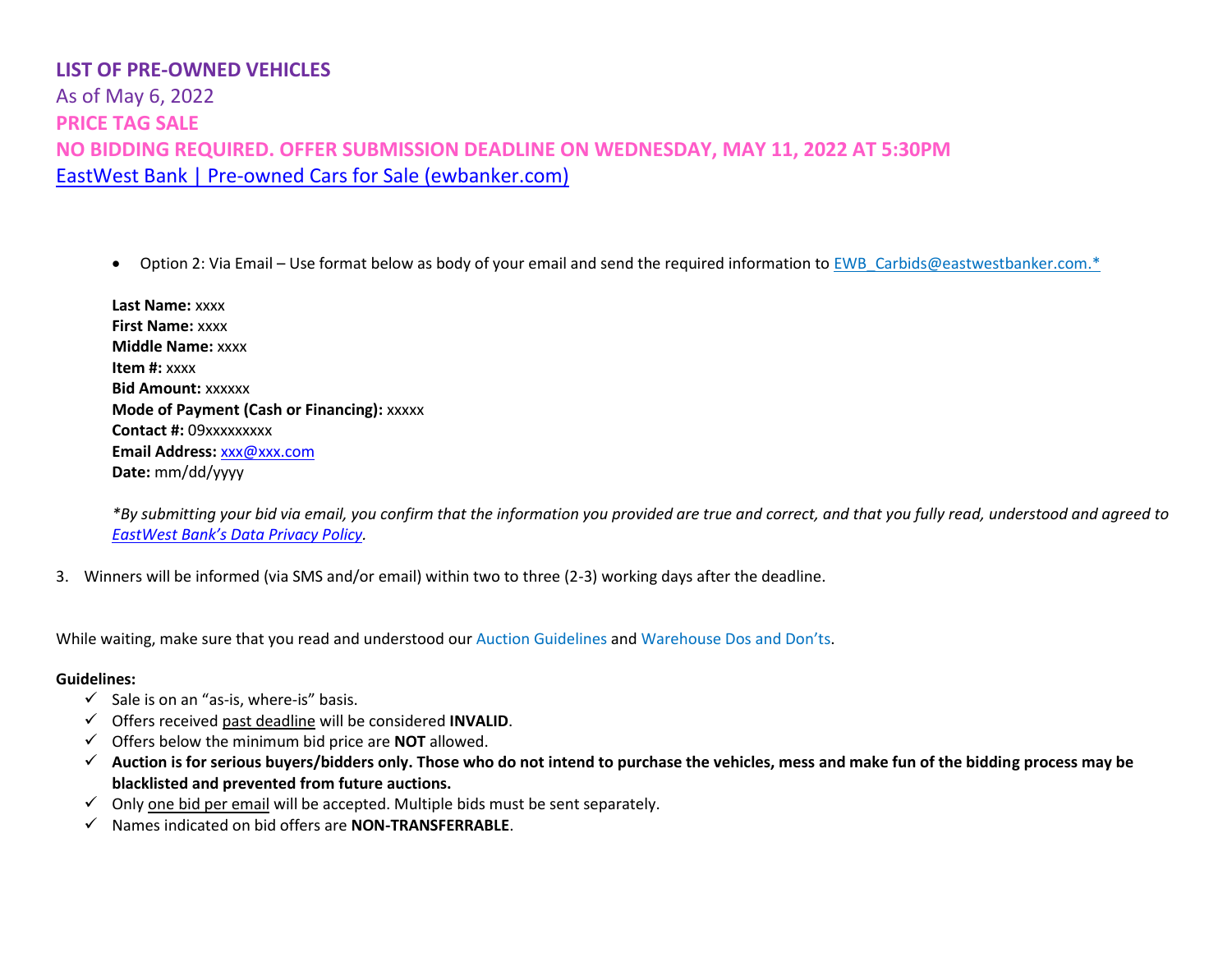As of May 6, 2022 **PRICE TAG SALE NO BIDDING REQUIRED. OFFER SUBMISSION DEADLINE ON WEDNESDAY, MAY 11, 2022 AT 5:30PM** [EastWest Bank | Pre-owned Cars for Sale \(ewbanker.com\)](https://www.ewbanker.com/Loans/PreOwned/Cars)

#### **Reminders:**

- Winners are given five (5) working days from award notice to fully pay for the motor vehicle.
- Buyer shall handle cancellation of mortgage and transfer of ownership.
- **Php600.00** shall be charged from buyer as notarial fee.
- Renewal of registration shall be shouldered by buyer.

#### **WAREHOUSE GUIDELINES:**

- $\checkmark$  Log names of viewers and time of visit with the assigned Security Officer.
- $\checkmark$  Present your ID to properly identify name to be logged.
- $\checkmark$  Request to be accompanied by authorized personnel, either an assigned utility personnel or EWB Sales' representative.
- ✓ During inspection, viewers may get inside the car, check trunk, hood, compartment box, and start the engine. For awarded vehicles, only the winning bidder or his/her authorized representative may be allowed to inspect the vehicle.
- $\checkmark$  Authorized representative must present ALL of the following:
	- o Authorization letter signed by the buyer
	- o ID of the buyer
	- o ID of the authorized representative
- ✓ Viewers are allowed to bring their own fuel and/or battery in case the chosen unit's tank is empty or battery is discharged.
- $\checkmark$  In case of refueling, ensure that the correct fuel type (gas/diesel) is used.

Unit may be released to an authorized representative upon presentation of the requirements stated above.

| <b>Contact Details:</b> |                              |
|-------------------------|------------------------------|
| Email:                  | ROPASales@eastwestbanker.com |
|                         |                              |
| Contact Nos.            | 0998-8462551                 |
|                         | 0999-8857507                 |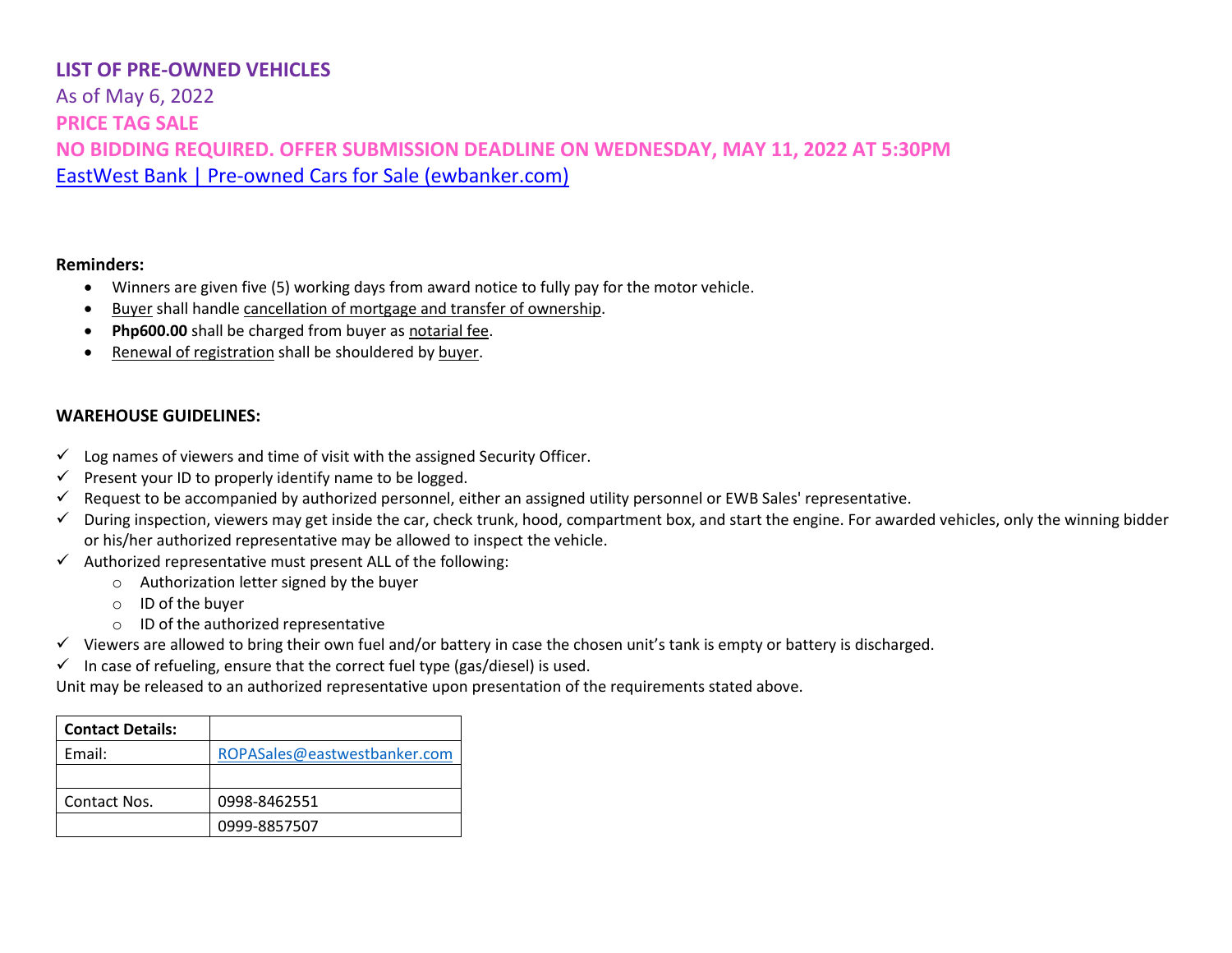As of May 6, 2022 **PRICE TAG SALE NO BIDDING REQUIRED. OFFER SUBMISSION DEADLINE ON WEDNESDAY, MAY 11, 2022 AT 5:30PM** [EastWest Bank | Pre-owned Cars for Sale \(ewbanker.com\)](https://www.ewbanker.com/Loans/PreOwned/Cars)

# **METRO MANILA**

| <b>Item</b><br>No. | <b>Location</b>   | Year | Make / Model                                  | <b>Plate # / Conduction</b><br>Sticker # | <b>Color</b>        | <b>Mileage</b> | <b>PRICE TAG</b> |
|--------------------|-------------------|------|-----------------------------------------------|------------------------------------------|---------------------|----------------|------------------|
| 1547               | <b>CABUYAO</b>    | 2015 | FORD FIESTA TREND 1.5L AT GAS                 | ABR6960                                  | <b>BLACK</b>        | 98,777         | 177,600.00       |
| 1548               | SANFORD           | 2016 | FORD FOCUS 1.5L SPORT AT GAS                  | <b>IK6398</b>                            | <b>FROZEN WHITE</b> | 30,899         | 440,400.00       |
| 1549               | CABUYAO           | 2020 | FOTON VIEW TRANSVAN ROYALE M/T                | I0I855/DBA2471                           | <b>BLACK</b>        | 40,103         | 615,000.00       |
| 1550               | <b>BULACAN</b>    | 2019 | FOTON GRATOUR MINIVAN M/T                     | IOF34CAQ6886                             | <b>BROWN</b>        | 16,868         | 210,000.00       |
| 1551               | <b>BULACAN</b>    | 2019 | <b>FOTON GRATOUR MT</b>                       | IOD656/CAO6146                           | <b>WHITE</b>        | 31,189         | 218,400.00       |
| 1552               | <b>BALINTAWAK</b> | 2019 | FOTON VIEW TRANSVAN 15 SEATER 2.8L MT         | IOE268/NEB4109                           | <b>WHITE</b>        | 75,766         | 483,000.00       |
| 1553               | <b>BALINTAWAK</b> | 2020 | FOTON VIEW TRANSVAN ROYALE M/T                | <b>IOG082</b>                            | <b>WHITE</b>        | 5,123          | 630,000.00       |
| 1554               | <b>BULACAN</b>    | 2018 | FOTON VIEW TRAVELLER LUXE MT                  | <b>IOC636</b>                            | <b>WHITE</b>        | 11,143         | 714,000.00       |
| 1555               | <b>BALINTAWAK</b> | 2016 | HYUNDAI ACCENT 1.4E 6MT MT                    | MP1757                                   | <b>VELOSTER RED</b> | 0              | 97,200.00        |
| 1556               | CABUYAO           | 2015 | HYUNDAI ACCENT 1.6E 6MT (DSL) M/T DSL         | AJA9324                                  | <b>WHITE</b>        | 376,712        | 183,000.00       |
| 1557               | CABUYAO           | 2019 | HYUNDAI H100 2.5 CRDI GL 6MT SHUTTLE BODY WIT | K0S577/DAO1574                           | <b>WHITE</b>        | 71,974         | 477,300.00       |
| 1558               | <b>BALINTAWAK</b> | 2020 | HYUNDAI H-100 2.5 CRDI GL SHUTTLE MT DSL      | K1B511                                   | <b>CREAMY WHITE</b> | 1,232          | 450,600.00       |
| 1559               | CARMONA           | 2019 | ISUZU NPR 6 WHEELER LIGHT DUTY TRUCK          | D1M115/NGF3254                           | <b>WHITE</b>        | 0              | 988,200.00       |
| 1560               | <b>BALINTAWAK</b> | 2014 | JAC KING DROPSIDE M/T DSL                     | ABR4522                                  | <b>WHITE</b>        | 0              | 370,800.00       |
| 1561               | Sanford           | 2012 | Jac King with Aluminum Van 4.2L MT Dsl.       | USI131                                   | White               | 0              | 183,000.00       |
| 1562               | SANFORD           | 2013 | Jac King with Aluminum Van 4.2L MT Dsl.       | no plate                                 | White               | 0              | 255,000.00       |
| 1563               | SANFORD           | 2013 | NIssan Teana 2.5L AT GAS                      | <b>WQA-430</b>                           | Silver              | 65,874         | 356,400.00       |
| 1564               | SANFORD           | 2019 | NISSAN URVAN 2.5 L PREMIUM MT                 | F1N690                                   | <b>WHITE</b>        | 40,659         | 804,000.00       |
| 1565               | <b>CERVANTES</b>  | 2019 | NISSAN URVAN 2.5L PREMIUM MT                  | F1R399                                   | <b>SILVER</b>       | 80,118         | 768,000.00       |
| 1566               | SANFORD           | 2015 | NISSAN URVAN 2.7L VX 18 STR VAN MT DSL        | ABH-3080                                 | <b>WHITE</b>        | 102,412        | 346,800.00       |
| 1567               | SANFORD           | 2014 | Peugeot 508 1.6L AT Dsl.                      | VT0916                                   | White               | 30,276         | 457,200.00       |
| 1568               | SANFORD           | 2014 | Tat Vista 1.4L MT Gas                         | PT0062                                   | <b>Black</b>        | 24,817         | 160,800.00       |
| 1569               | <b>BALINTAWAK</b> | 2015 | TATA INDICA HATCHBACK DLX 1.4L MT DSL         | PT0488 / ABQ7964                         | <b>WHITE</b>        | 0              | 81,000.00        |
| 1570               | <b>BALINTAWAK</b> | 2015 | TATA INDIGO DLE 1.4L MT DSL                   | ABH9124                                  | <b>WHITE</b>        | 0              | 69,000.00        |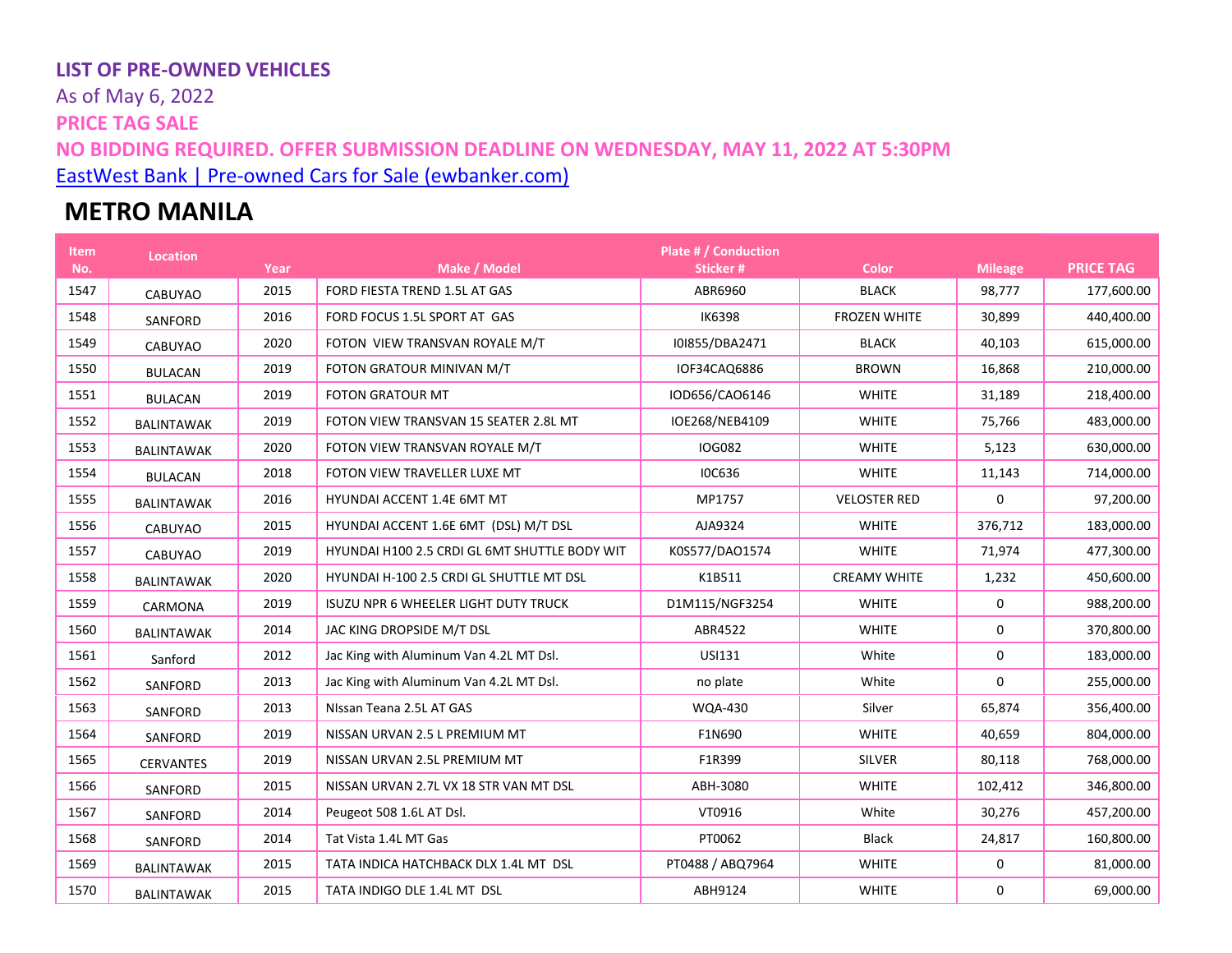# As of May 6, 2022

# **PRICE TAG SALE**

# **NO BIDDING REQUIRED. OFFER SUBMISSION DEADLINE ON WEDNESDAY, MAY 11, 2022 AT 5:30PM**

[EastWest Bank | Pre-owned Cars for Sale \(ewbanker.com\)](https://www.ewbanker.com/Loans/PreOwned/Cars)

| 1571 | <b>BALINTAWAK</b> | 2016 | TATA INDIGO LX DIESEL 1.4L MT                 | PT1262  | White         | 47.785 | 169,200.00 |
|------|-------------------|------|-----------------------------------------------|---------|---------------|--------|------------|
| 1572 | <b>BALINTAWAK</b> | 2016 | TATA INDIGO SEDAN LX DIESEL 1.4L MT DSL       | PT1305  | WHITE         | 99,630 | 180,000.00 |
| 1573 | SANFORD           | 2017 | TATA MANZA 1.4L MT SEDAN GAS                  | PT1521  | <b>SILVER</b> | 5,792  | 228,000.00 |
| 1574 | CABUYAO           | 2017 | Tata Manza INI 1.4L MT Gas                    | PT1526  | White         | 19,273 | 204,000.00 |
| 1575 | SANFORD           | 2016 | Tata Manza INI 1.4L MT Gas                    | PT1287  | White         | 35.254 | 204,000.00 |
| 1576 |                   |      |                                               |         | SILVER/SILVER |        |            |
|      | CABUYAO           | 2018 | TOYOTA HIACE GL GRANDIA 3.0L DSL MT 1T KZ 019 | DAJ4925 | METALLIC      | 75,741 | 693,900.00 |

# **CEBU**

| <b>Item</b> | <b>Location</b>       |      |                                                      | <b>Plate # / Conduction</b> |                      |                |                  |
|-------------|-----------------------|------|------------------------------------------------------|-----------------------------|----------------------|----------------|------------------|
| No.         |                       | Year | Make / Model                                         | Sticker#                    | <b>Color</b>         | <b>Mileage</b> | <b>PRICE TAG</b> |
| 1577        | <b>CEBU PAKNAAN</b>   | 2016 | CHEVROLET TRAILBLAZER 2.8L 4X2 DSL L AT DSL          | WD0961                      | <b>WHITE</b>         | 56,249         | 475,800.00       |
| 1578        | <b>CEBU PAKNAAN</b>   | 2016 | Ford Escape Titanium GTDI 2.0L AT Gas                | IK1570                      | <b>Black</b>         | 17,306         | 511,800.00       |
| 1579        | <b>CEBU PAKNAAN</b>   | 2013 | FORD FIESTA 1.4L 5DR MT GAS                          | U00351                      | RED                  | 0              | 78,000.00        |
| 1580        | <b>CEBU ORIENTAL</b>  | 2017 | <b>FOTON ETX 6x4 DUMPTRUCK</b>                       | GB9758                      | <b>WHITE/GRAY</b>    | 0              | 463,200.00       |
| 1581        | <b>CEBU NICOPOLIS</b> | 2017 | FOTON TORNADO LVAV2JBB9HE004672<br>BJ493ZLQV1H034561 | GAF2521                     | <b>WHITE</b>         | 184,195        | 247,200.00       |
| 1582        | <b>CEBU PAKNAAN</b>   | 2018 | FOTON VIEW M/T DSL                                   | <b>I0A834</b>               | <b>WHITE</b>         | 36,771         | 435,000.00       |
| 1583        | <b>CEBU ORIENTAL</b>  | 2018 | <b>FOTON VIEW TRAVELLER 16 STRS</b>                  | <b>IOC034</b>               | <b>WHITE</b>         | 60,911         | 470,400.00       |
| 1584        | <b>CEBU PAKNAAN</b>   | 2012 | FOTON VIEW VAN LIMITED EDITION M/T DSL               | AAE7925                     | <b>WHITE</b>         | 0              | 54,000.00        |
| 1585        | <b>CEBU PAKNAAN</b>   | 2015 | Hyundai Accent 1.4L E CVT AT Gas                     | MM7685/ABA4080              | <b>Phantom Black</b> | 56,211         | 240,000.00       |
| 1586        | <b>CEBU PAKNAAN</b>   | 2012 | Kia Forte LX 1.6L AT Gas                             | <b>YLE220</b>               | Red                  | 69,069         | 264,000.00       |
| 1587        | <b>CEBU PAKNAAN</b>   | 2013 | Kia Rio LX 1.3L MT Gas                               | T-060408                    | White                | 0              | 82,800.00        |
| 1588        | <b>CEBU PAKNAAN</b>   | 2015 | MAHINDRA XYLO AUV E8 M/T DSL                         | AEB3069                     | <b>WHITE</b>         | 94,694         | 222,000.00       |
| 1589        | <b>CEBU PAKNAAN</b>   | 2019 | NISSAN NV350 URVAN 18STR EURO4                       | F2G109                      | <b>WHITE</b>         | 77,096         | 567,600.00       |
| 1590        | <b>CEBU CATARMAN</b>  | 2018 | NISSAN URVAN 2.5L 15 SEATER MT                       | F0W727                      | <b>ALPINE WHITE</b>  | $\Omega$       | 456,000.00       |
| 1591        | <b>CEBU PAKNAAN</b>   | 2019 | NISSAN URVAN CARGO VAN MT                            | F1U855/GAL7980              | <b>ALPINE WHITE</b>  | 267,960        | 566,400.00       |
| 1592        | <b>CEBU NICOPOLIS</b> | 2019 | NISSAN URVAN NV350 2.5L 18 STR CRDI                  | F1J007                      | <b>WHITE</b>         | 186,958        | 571,200.00       |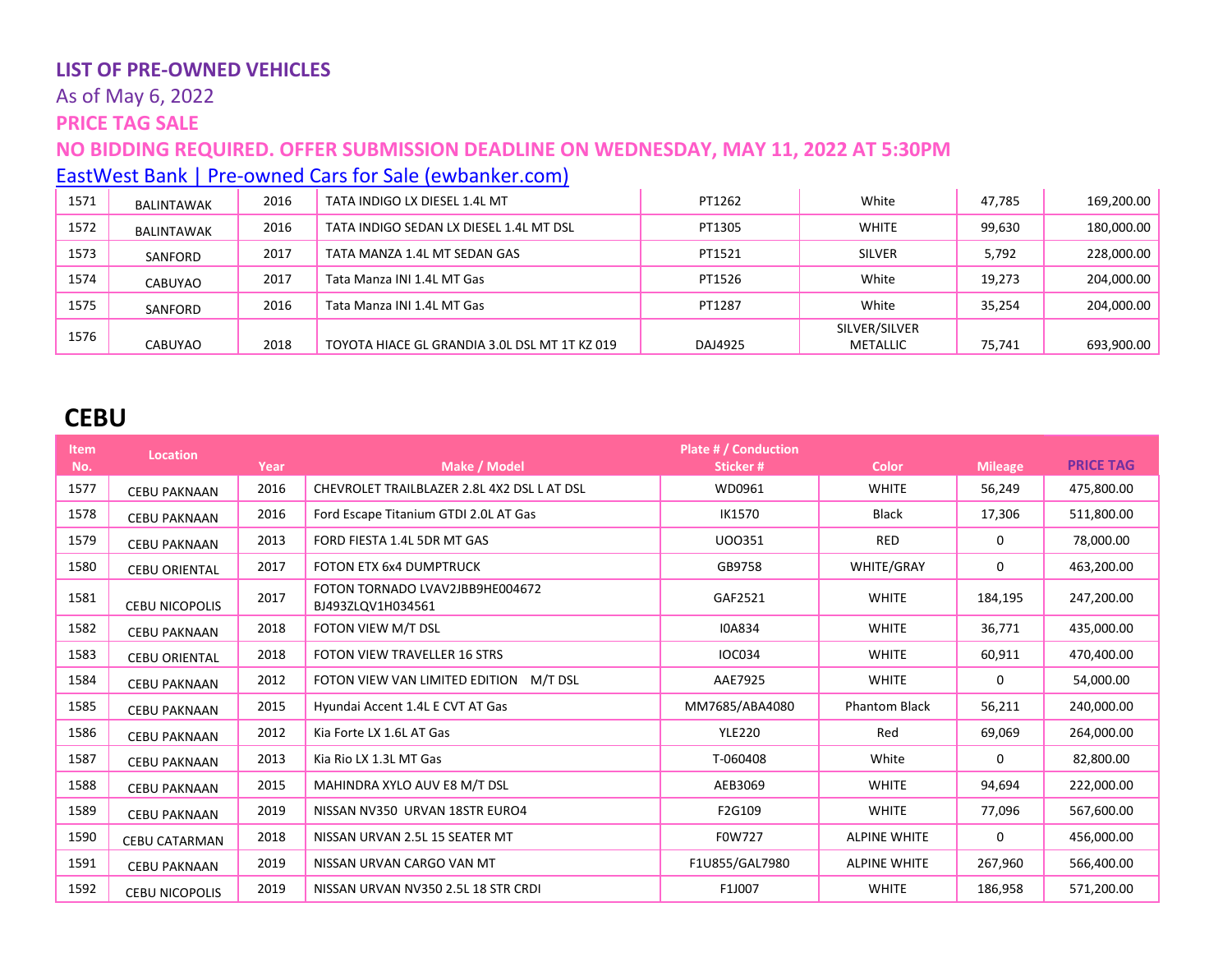# As of May 6, 2022

**PRICE TAG SALE**

#### **NO BIDDING REQUIRED. OFFER SUBMISSION DEADLINE ON WEDNESDAY, MAY 11, 2022 AT 5:30PM**

[EastWest Bank | Pre-owned Cars for Sale \(ewbanker.com\)](https://www.ewbanker.com/Loans/PreOwned/Cars)

| 1593 | J NICOPOLIS<br>CEBU | 2020 | NISSAN URVAN PREM AT                                  | 328/GAN3405<br>-00<br>55C. | LANT SILVER<br><b>BRI</b> | 53659 | 782.400.00        |
|------|---------------------|------|-------------------------------------------------------|----------------------------|---------------------------|-------|-------------------|
| 1594 | EBU PAKNAAN:        | 2013 | Nissan<br>. MT Dsl.<br>van Shuttle<br>Urvan<br>$\sim$ | LE3865                     | White                     |       | 330.000.00<br>າາດ |

# **DAVAO**

| ltem.<br>No. | Location              | Year | Make / Model                                               | Plate # / Conduction<br>Sticker# | <b>Color</b>                       | <b>Mileage</b> | <b>PRICE TAG</b> |
|--------------|-----------------------|------|------------------------------------------------------------|----------------------------------|------------------------------------|----------------|------------------|
| 1595         | DAVAO DIAMOND         | 2019 | CHEVROLET TRAX 1.4L TURBO AT LS 4X2 GAS                    | WE5828/KAD2985                   | <b>RED</b>                         | 34,661         | 411,000.00       |
| 1596         | DAVAO DIAMOND         | 2015 | FORD ESCAPE 1.6 GTDI SE                                    | IJ2947/ZCX3979                   | <b>BLACK</b>                       | 76,286         | 335,400.00       |
| 1597         | <b>DAVAO STARPLAS</b> | 2012 | Ford Escape 2.3L 4x2 AT Gas                                | <b>TOF-582</b>                   | Silver                             | 91,515         | 231,000.00       |
| 1598         | <b>DAVAO STARPLAS</b> | 2016 | FORD EVEREST TITANIUM 3.2L 4X4 AT DSL                      | ADP5111 /IM8250                  | <b>METEOR GRAY</b>                 | 51,767         | 658,800.00       |
| 1599         | Davao Gobros          | 2016 | FORD FOCUS 1.5L AT GAS                                     | <b>IJ8198</b>                    | Blue                               | 52,424         | 387,000.00       |
| 1600         | <b>DAVAO STARPLAS</b> | 2019 | FORD RANGER 2.0L 4X2 WILDTRAK AT                           | C2A135/LAD7416                   | SILVER/ALUMINUM<br><b>METALLIC</b> | 67,004         | 669,300.00       |
| 1601         | <b>DAVAO STARPLAS</b> | 2014 | FORD RANGER 3.2L 4X4 WILDTRAK AT DSL                       | IF7785                           | <b>WHITE</b>                       | 0              | 408,000.00       |
| 1602         | <b>DAVAO STARPLAS</b> | 2017 | FORD RANGER FX4 2.2L 4X2 AT DSL                            | 106554                           | <b>WHITE</b>                       | 74,510         | 681,000.00       |
| 1603         | Davao Gobros          | 2013 | FOTON THUNDER 4X4 DOUBLE CAB 2.8L PICK UP MT<br><b>DSL</b> | MFX945                           | <b>BLACK</b>                       | 0              | 297,000.00       |
| 1604         | Davao Gobros          | 2015 | Foton View Transvan 2.8L MT Dsl.                           | GB2517                           | White                              | 217,607        | 228,000.00       |
| 1605         | <b>DAVAO STARPLAS</b> | 2015 | Foton View Transvan 2.8L MT Dsl.                           | GB1953                           | White                              | 0              | 231,000.00       |
| 1606         | <b>DAVAO STARPLAS</b> | 2015 | Foton View Transvan 2.8L MT Dsl.                           | GB1915                           | White                              | 203,214        | 256,200.00       |
| 1607         | <b>DAVAO STARPLAS</b> | 2018 | MAZDA BT50 3.2L 4X4 HI AT IPM                              | O0B465                           | <b>ORANGE BLACK</b>                | 46,894         | 567,000.00       |
| 1608         | <b>DAVAO STARPLAS</b> | 2003 | MITSUBISHI FUSO TRACTOR HEAD DSL MT                        | ABB6216                          | <b>BLACK</b>                       | 330,369        | 553,800.00       |
| 1609         | <b>DAVAO STARPLAS</b> | 2003 | MITSUBISHI FUSO TRACTOR HEAD M/T DSL                       | ALA7789                          | <b>BLACK</b>                       | 750,346        | 523,800.00       |
| 1610         | DAVAO CRUZCO          | 2021 | NISSAN ALMERA 1.5L E M/T MC                                | F4F600/LAH5955                   | <b>METALLIC GREY</b>               | 12,773         | 439,200.00       |
| 1611         | DAVAO CRUZCO          | 2021 | NISSAN ALMERA 1.5L E MT MC                                 | F4E014/LAH5804                   | <b>METALLIC GREY</b>               | 16,889         | 436,200.00       |
| 1612         | DAVAO DIAMOND         | 2018 | NISSAN NV350 URVAN                                         | F0H226                           | <b>WHITE</b>                       | 63,178         | 636,600.00       |
| 1613         | DAVAO DIAMOND         | 2020 | NISSAN NV350 URVAN 2.5L STANDARD 18 SEATER MT              | F3G744                           | SILVER                             | 23,145         | 505,200.00       |
| 1614         | <b>DAVAO STARPLAS</b> | 2019 | NISSAN URVAN 2.5L STANDARD 15STR MT                        | F2L673/GAL7298                   | <b>WHITE</b>                       | 54,375         | 565,800.00       |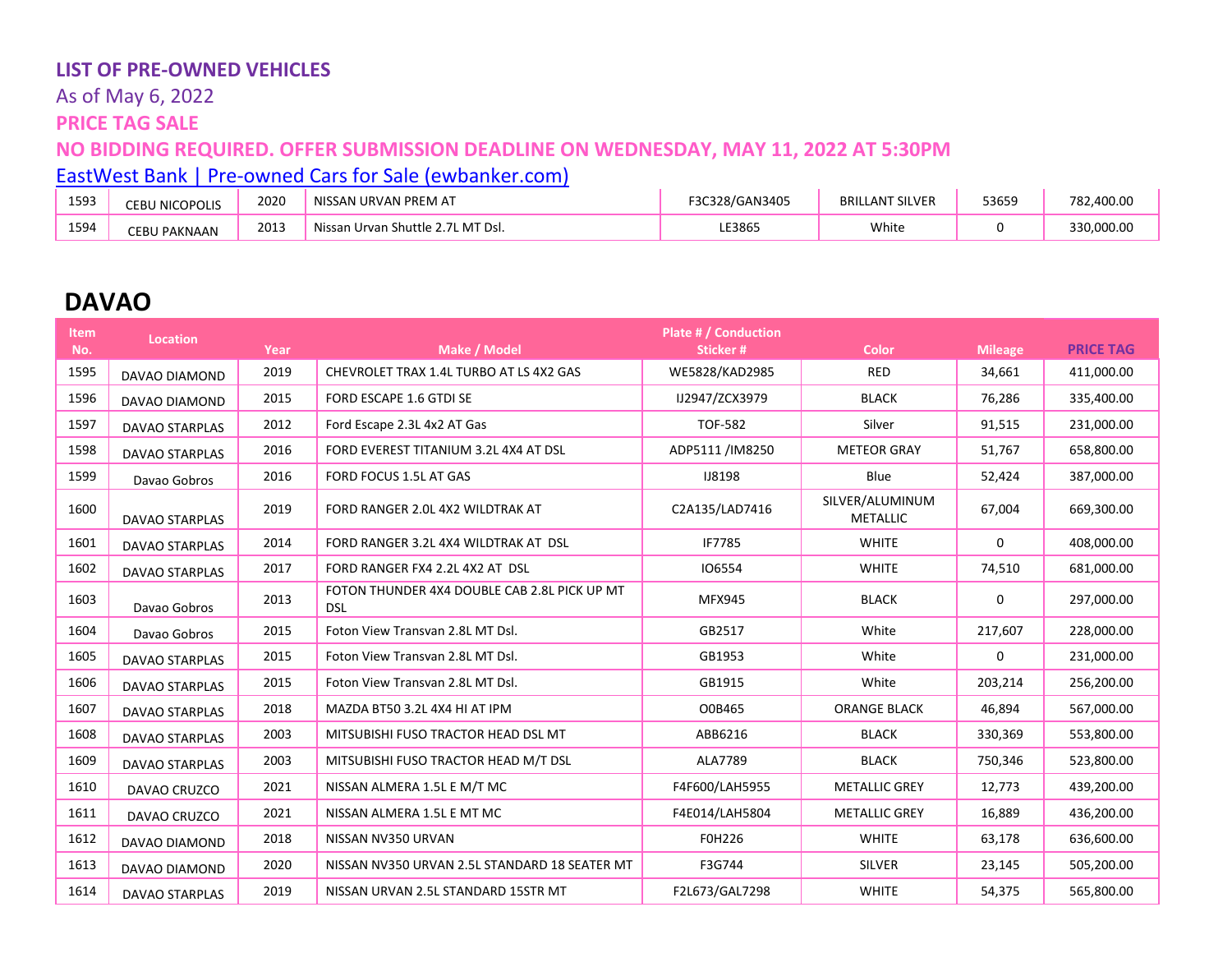### As of May 6, 2022

# **PRICE TAG SALE**

# **NO BIDDING REQUIRED. OFFER SUBMISSION DEADLINE ON WEDNESDAY, MAY 11, 2022 AT 5:30PM**

# [EastWest Bank | Pre-owned Cars for Sale \(ewbanker.com\)](https://www.ewbanker.com/Loans/PreOwned/Cars)

| 1615 | <b>DAVAO STARPLAS</b> | 2020 | NISSAN URVAN STANDARD 15STR MT         | F3E353             | <b>GUN METALLIC</b> | 33,060  | 621,000.00 |
|------|-----------------------|------|----------------------------------------|--------------------|---------------------|---------|------------|
| 1616 | Davao Gobros          | 2014 | Nissan Urvan VX 2.7L 18-seater MT Dsl. | LE672              | Red                 | 48,081  | 408,000.00 |
| 1617 | <b>DAVAO STARPLAS</b> | 2016 | TATA INDIGO 1.4 MT DSL                 | RX-TX-0254/ACU2699 | <b>WHITE</b>        | 0       | 24,000.00  |
| 1618 | <b>DAVAO STARPLAS</b> | 2016 | TATA INDIGO 1.4L M/T                   | PT1314             | <b>WHITE</b>        | 79,013  | 82,800.00  |
| 1619 | <b>DAVAO STARPLAS</b> | 2016 | TATA INDIGO 1.4L M/T DSL               | ACV3514/ PT0857    | <b>WHITE</b>        | 122,522 | 57,000.00  |
| 1620 | <b>DAVAO STARPLAS</b> | 2016 | TATA INDIGO 1.4L M/T DSL               | ADP1733            | <b>WHITE</b>        | 119.924 | 57,000.00  |
| 1621 | Davao Gobros          | 2016 | Tata Indigo 1.4L MT Dsl.               | ACU2526            | White               | 111,438 | 91,200.00  |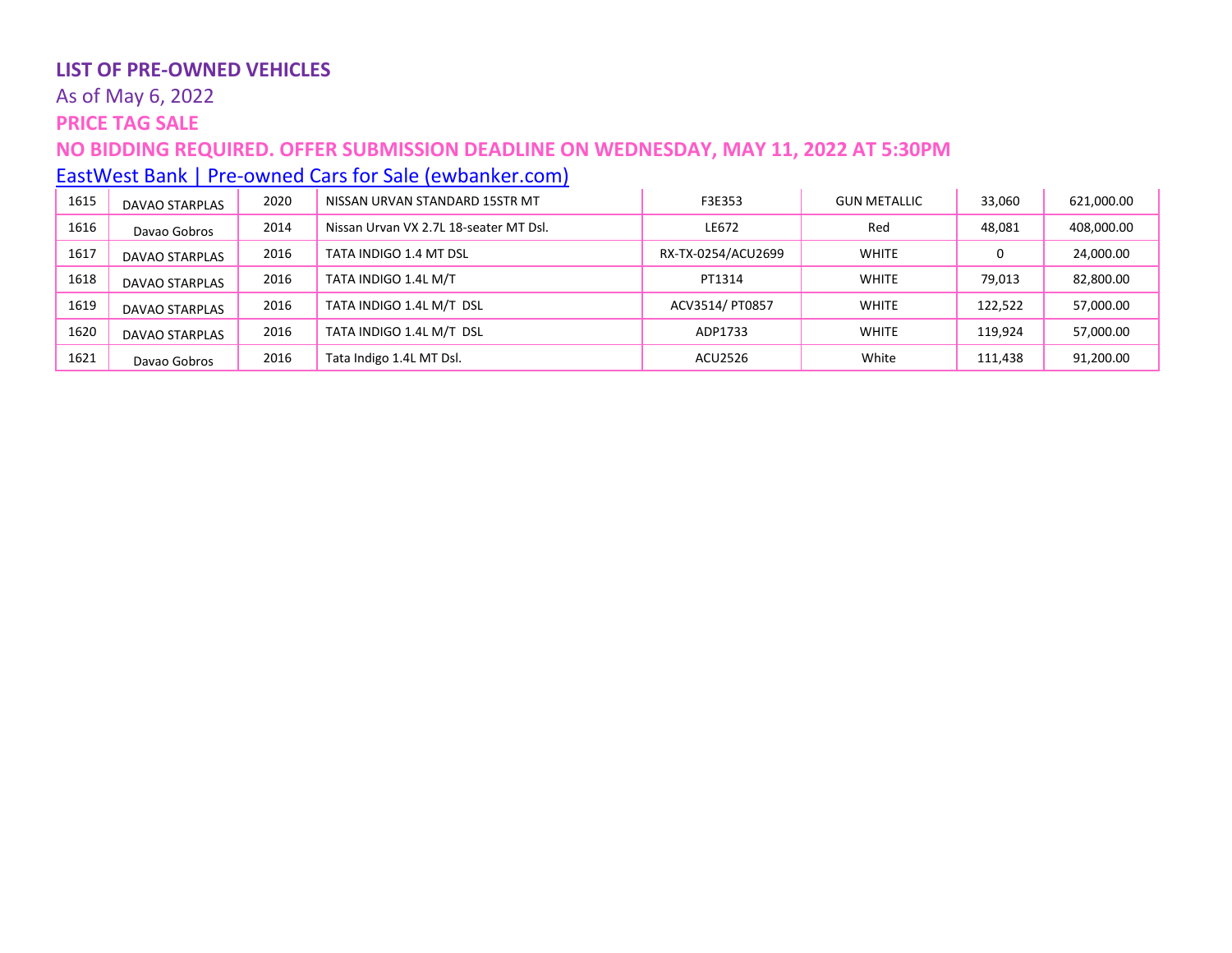As of May 6, 2022 **PRICE TAG SALE NO BIDDING REQUIRED. OFFER SUBMISSION DEADLINE ON WEDNESDAY, MAY 11, 2022 AT 5:30PM** [EastWest Bank | Pre-owned Cars for Sale \(ewbanker.com\)](https://www.ewbanker.com/Loans/PreOwned/Cars)

# **WAREHOUSE ADDRESSES AND VIEWING / RELEASING SCHEDULE**

| <b>METRO MANILA / LUZON</b>                                                                              |                                                                                                                                                     |                                                                                                         |                                             |  |  |  |
|----------------------------------------------------------------------------------------------------------|-----------------------------------------------------------------------------------------------------------------------------------------------------|---------------------------------------------------------------------------------------------------------|---------------------------------------------|--|--|--|
| <b>WAREHOUSE ADDRESSES</b>                                                                               |                                                                                                                                                     | <b>VIEWING AND RELEASE SCHEDULE</b>                                                                     | <b>CONTACT PERSON</b>                       |  |  |  |
| <b>SANFORD:</b><br>Warehouse No. 6 Sanford Compound, Km. 14<br>Edison Avenue, Parañaque                  | https://goo.gl/maps/dncb3bVvx5SJWBsW7                                                                                                               |                                                                                                         |                                             |  |  |  |
| <b>CERVANTES:</b> Km. 47, LDC Compound, Cervantes<br>St., West Service Road, Marcelo Green,<br>Paranaque | https://goo.gl/maps/v2raAAhuvryidj4d6                                                                                                               |                                                                                                         | <b>Ferdie Martinez and Jovy delos Reyes</b> |  |  |  |
| <b>BALINTAWAK: 1238 TM Victoneta, EDSA</b><br>Balintawak, Quezon City                                    | https://www.google.com/maps/@14.6593395,<br>121.0140465,3a,75y,100.11h,80.31t/data=!3m6<br>!1e1!3m4!1seBEIy8PnnOXmKtr9D037MA!2e0!7<br>i13312!8i6656 | <b>MONDAY - FRIDAY:</b><br>9AM TO 5PM                                                                   | <b>Elmer Cenita</b>                         |  |  |  |
| Ayala Mall Manila Bay:<br>B2 Diosdado Macapagal Blvd., cor Aseana Ave.,<br>Paranaque City                | https://g.co/kgs/JeynQn                                                                                                                             | NO VIEWING AND RELEASING ON<br>May 9, 2022 (HOLIDAY)                                                    | <b>Nhianne Hona</b>                         |  |  |  |
| Bulacan: T12 POLO Land Inc., Ilang Ilang St.,<br>Brgy. Tabang, Guiguinto, Bulacan                        | https://maps.app.goo.gl/2EoKkERmLVPVH8t89                                                                                                           |                                                                                                         | Mark Perez and Jay Espidillon               |  |  |  |
| Cabuyao: 255 RFM Road, Tasco Compound,<br>Brgy. Banay-Banay, Cabuyao City, Laguna                        | https://goo.gl/maps/RZmYupxKNEriVpAL8                                                                                                               | FOR CARMONA, CAVITE WAREHOUSE - Subject                                                                 | <b>Mel Bryan Sistona</b>                    |  |  |  |
| Cavite: Warehouse Nos. 5 and 11, Welborne<br>Industrial Park, Brgy. Bancal, Carmona, Cavite              | https://goo.gl/maps/zpkBQHn7NXiRHgpcA and<br>https://goo.gl/maps/zpkBQHn7NXiRHgpcA                                                                  | to availability of units for viewing due to<br>ongoing transfer. Please coordinate with<br>Nhianne Hona | <b>Nhianne Hona</b>                         |  |  |  |